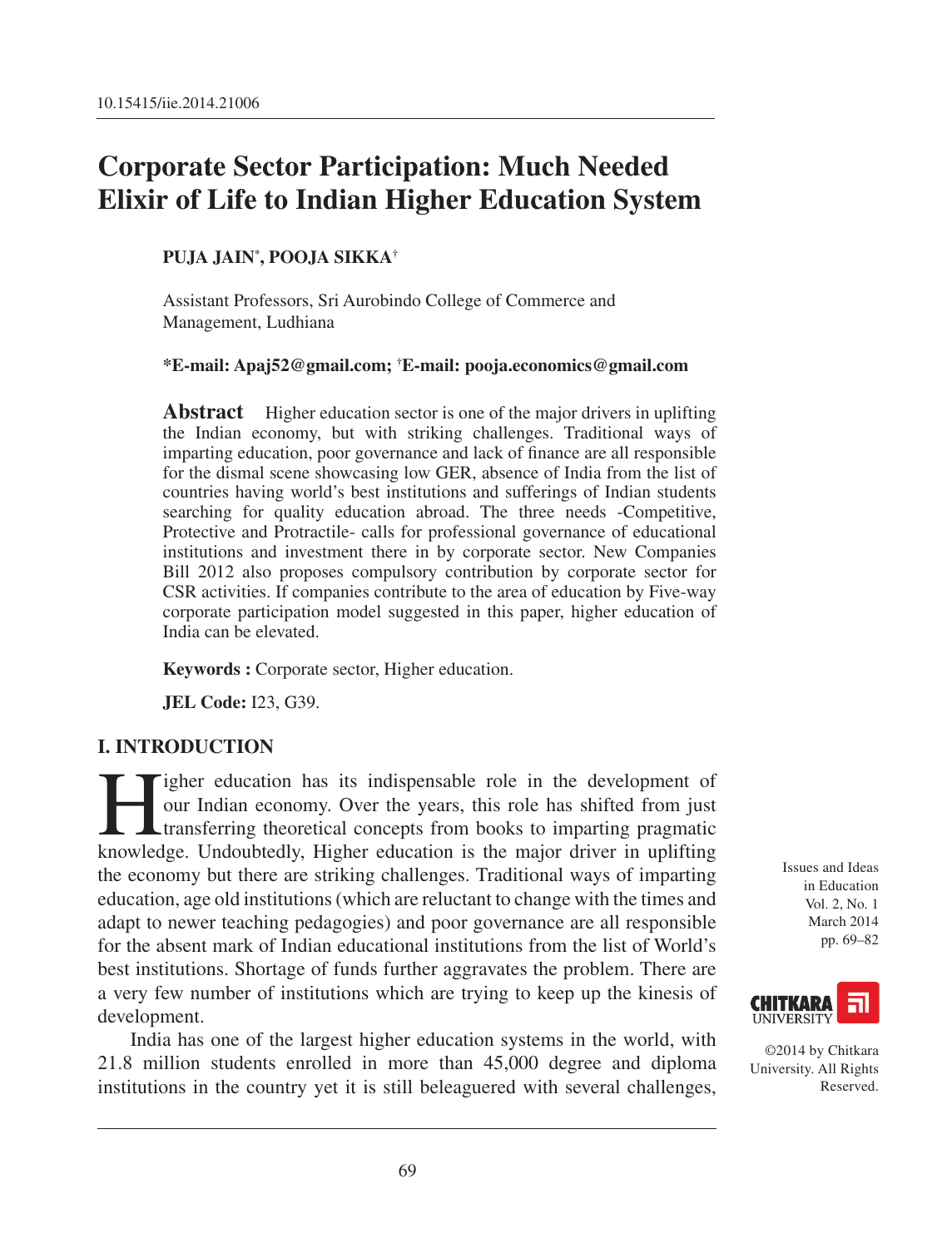Jain, P. Sikka, P. e.g., its relatively low GER, and lack of competitive strength to stand ahead of other institutes of the globe.

Despite that India introduced globalization in 1991, uptill today, it has not been able to create a name for itself in the top colleges or universities in the world. Education is a sector that had been inviting attention of administrators from the very beginning but of late this is sad that none of our educational institutions could make it in the *QS World University Rankings* of the top 500 Global Universities. Government of India has set for itself an aggressive target of attaining 30% GER in Higher Education by 2020. As per recent estimates by NUEPA, in order to achieve this target an additional investment of Rs. 9.5 lakh crore , which includes capital expenditure and operating expenditure, has to be made (www.deloitte.com.in).

As Government all alone cannot cater to this sector in terms of investment fully, so, the corporate sector is required to play a much needed role. Last decade has witnessed increase in number of private sector institutions which have proved their worth by producing students who are industrially and professionally competitive.

In India, corporate sector is the biggest user of educated manpower but still there are very few who have plunged in the educational sector to produce the required personnel. Participation of Corporate sector in education will help bridge the gap between demand and supply of skill. The corporate sector should set up educational institutions because the amount of public resources available for education is limited. So allowing funds to move from business houses can initiate upward movement of higher education.

#### **II. Present gloomy scenario of Indian Higher Education:**

*"Its a worrying sign that even though the 3rd largest number of graduates in the world every year is produced in India, only 15 percent of our boys and girls passing out of college have the skills required to become employable! This brings in concern that students are getting degrees, but not getting employable hands-on skills"*

*– Smt. Pratibha Patil, former President of India*

The statement starts with a positive note but leaves a gloomy picture eventually. A lot need to be done even after 66 years of independence. It highlights the fact that even if students are getting degrees but they still are not industryready. Recently, President of India, Pranab Mukherjee at the 45<sup>th</sup> Convocation of Utkal University in Odisha pointed out that the enrolment rate for the 18-24 years age group in India is very low as compared to other countries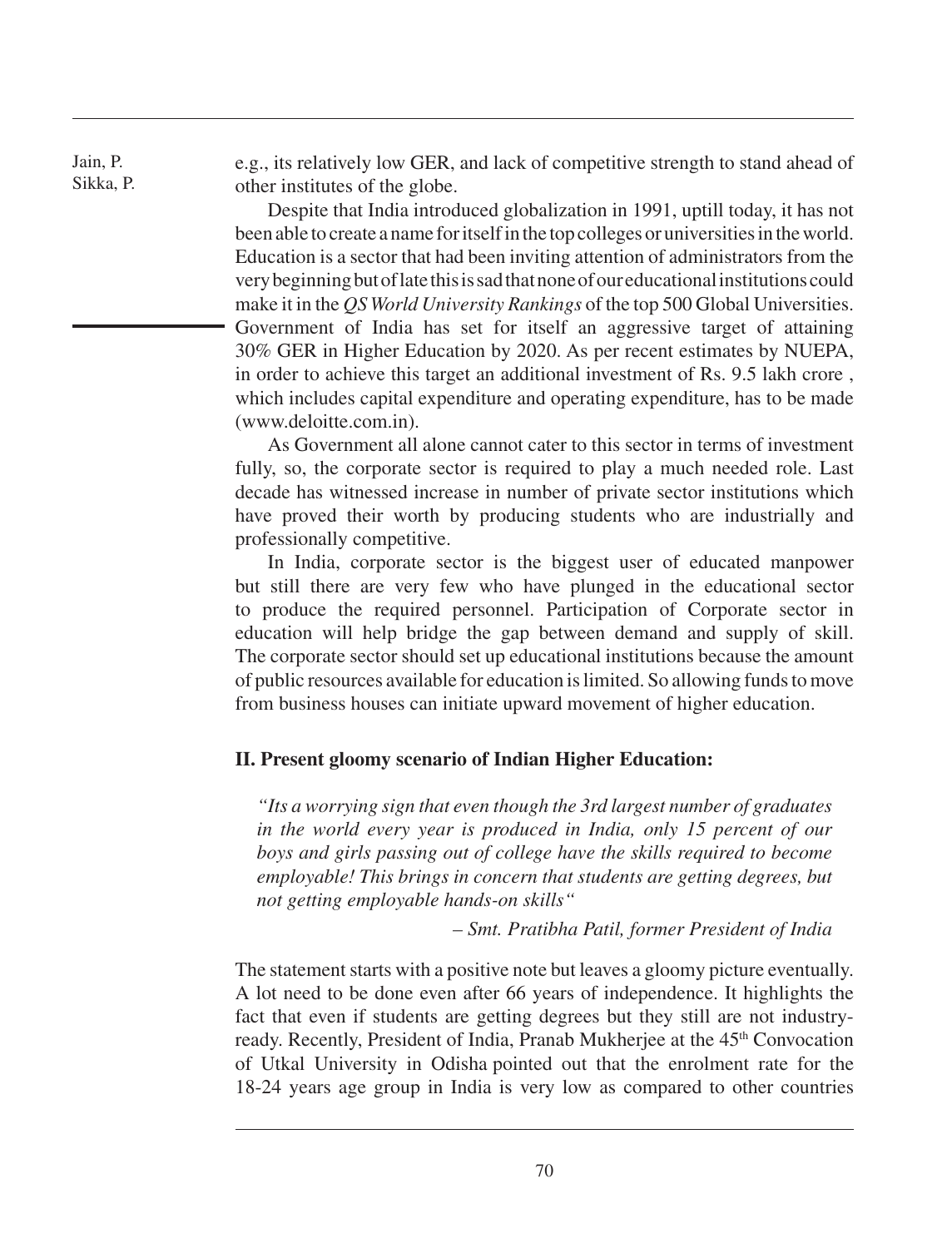of the world. This effectively denies many bright students the opportunity to acquire higher education. Building accessibility will be an important exercise in inclusion. Also as many as 374 districts have been identified where the GER is even less than All India average (Gupta and Gupta, 2012).

Corporate Sector Participation: Much needed elixir of life to Indian Higher Education System

During the academic year 2010-11, among the students enrolled for higher education in India, enrollment in undergraduate programs was 86%. And only12% of the total number of students was enrolled in post graduate programs and just 1% to pursue research as seen in Figure 1.



**Figure 1:** Source: Higher Education at Glance, UGC, 2010-11.

This reflects a gap- a gap between movement from Undergraduate level to Post graduate level and then to Research. In fact, even from school to college, one can find a huge gap.

In the vista of higher education, many universities and colleges are found to be below average. One reason for all this could be redundant faculty. The fact can be traced from the NAAC report, which clearly brings out the unsatisfactory performance of many Academic staff colleges.Another major reason could be lack of professional governance. Systems to improve are either not present or are not effectively implemented. Students find it easier and better to study abroad. But, then some of them fall prey to fake universities and colleges. Also outward movement of students leads to brain drain.

State – of – art Infrastructure and resilient systems are needed to assimilate professionalism in educational systems. On record, we can find that institutions run by corporate sector have done well over the past few years. Again the connection could be professional governance, required infrastructure managed by robust systems and policies. Autonomous colleges and universities are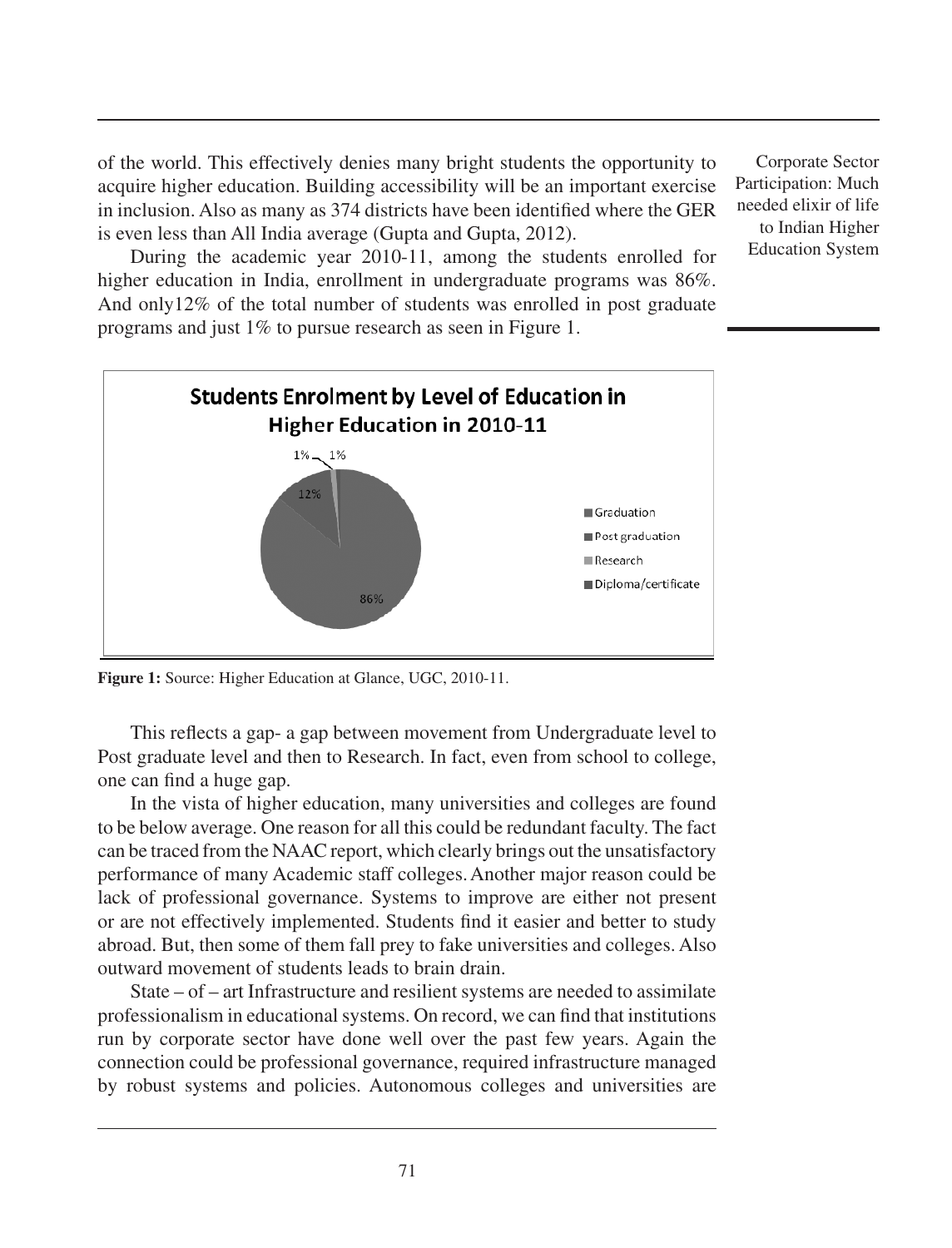Jain, P. Sikka, P. coming up with professional courses having contemporary and industry relevant curriculum. Subsequent paragraphs will highlight the need to revamp higher education structure with more facts and figures.

#### **III. Need to elevate higher education sector in India**

Education sector need utmost attention now. Not only quantity, but Quality is also equally important. Governmental capacity is not sufficient to meet the challenges of rising investment for sustaining and substantiating the education sector of India (Yadam, 2013). It is apparent that private sector's role is very important to advocate for increased level of academic performance (Economist Intelligence Unit report, 2009). Not only adding the new infrastructure is required in terms of more colleges and universities but the need is also to sustain the existing infrastructure and make them better enough to compete. The need of revamping education sector can be categorized into three heads:

#### **3.1 Protractile Need**

There is a dire need to increase the infrastructure and availability of seats to absorb more no. of students. At present GER in higher education is 17.9%; enrolling about 21.8 million students from 33023 no. of colleges and 659 universities (FICCI Report, 2012).

In Higher education summit with US which revealed gaps, Mr. Kapil Sibal noted that to increase the gross enrolment ratio in India to 30% by 2020, India would need to build an additional 1,000 universities and 50,000 colleges (US India Higher Education Summit, 2011). The goal of achieving 30% GER by 2020 is possible, if additional 25 million seats are created. But the other side of bridge is facing around 40% and 35% shortage of faculty in state and central universities, respectively (FICCI Report, 2012). According to a recent report

| Form of presence (46,430)                        |     |                 |        |                                         |            |  |
|--------------------------------------------------|-----|-----------------|--------|-----------------------------------------|------------|--|
|                                                  |     |                 |        |                                         |            |  |
| University and university-<br>level Institutions | 659 | <b>Colleges</b> | 33,023 | Diploma-granting<br><b>institutions</b> | 12,748     |  |
| Central                                          | 152 | Central         | 669    | Central                                 | <b>NIL</b> |  |
| State                                            | 316 | State           | 13,024 | State                                   | 3,207      |  |
| Private                                          | 191 | Private         | 19,930 | Private                                 | 9,541      |  |
| Enrollment in 2012 (million)                     |     |                 | 18.5   | Enrollment in 2012<br>(million)         | 3.3        |  |

**Source :** The FICCI-E&Y Report supported by Planning Commission titled "Higher Education in India: Twelfth Five Year Plan (2012-2017) and beyond".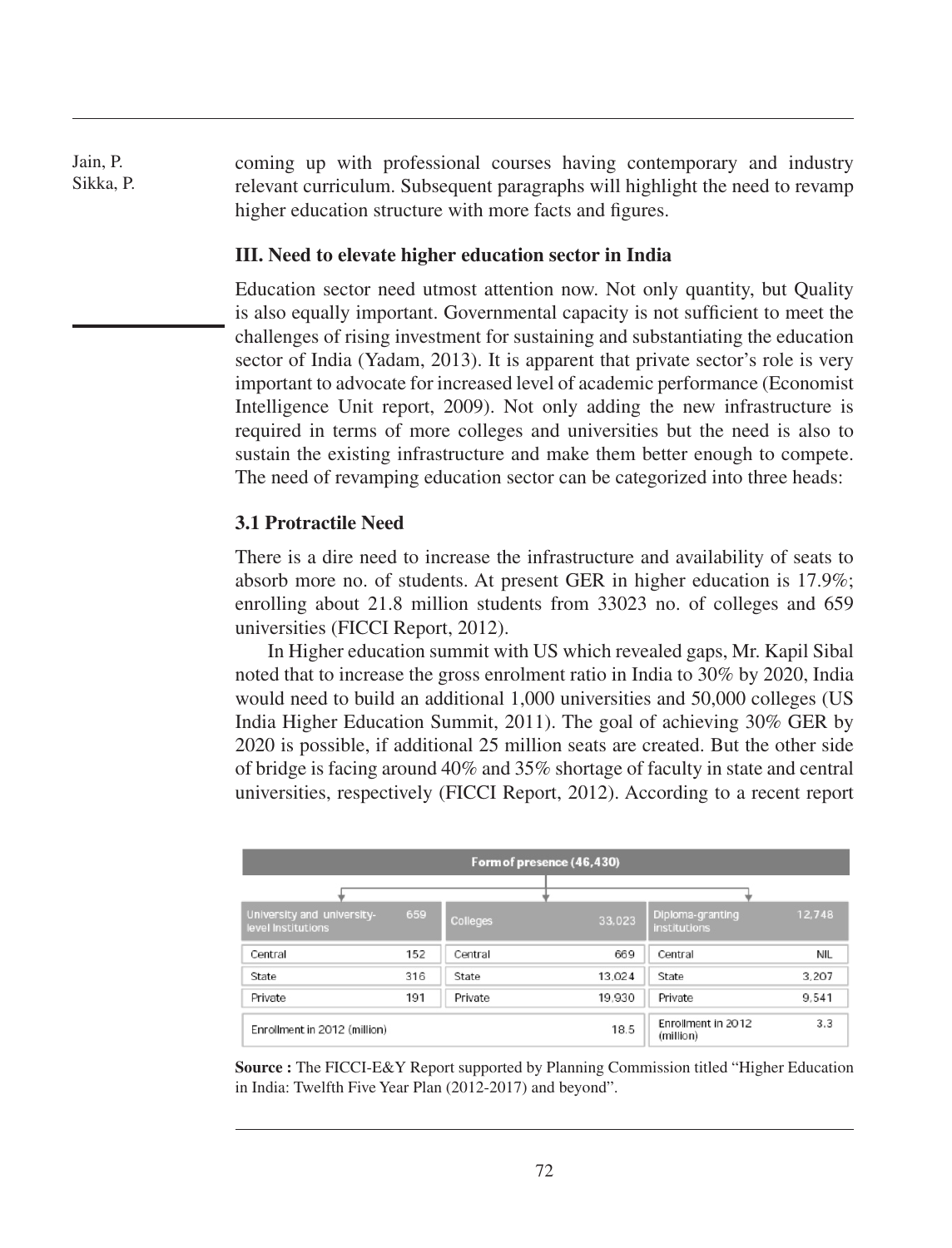of a Committee appointed by Planning Commission on Higher Education (submitted by N.R.Narayan Murthy), we need to mobilize an additional 5,500 faculty members through a mix of international recruitment. Also development and improvement in the quality of domestic Ph.Ds, and involvement of leading practitioners from the Indian industry is needed (Report of Committee on Corporate Sector Participation in Higher Education, 2012).

## **3.2 Competitive Need**

India's higher education system is the third largest in the world but its GER is much below the world average of 27%, as well as that of other emerging countries such as China (26%) and Brazil (36%). Global comparison of student - teacher ratio for India is 26 whereas Developed economies average stood at 15.3. Therefore there is an urgent need for Quality improvement and to make existing higher educational system world class.

62% of universities and 90% of colleges are found to be average or below average on the basis of NAAC accreditation (FICCI Report, 2012). Out of total 66 Academic Staff Colleges in India, only 13 have been marked as Performer;46 as Under performer and 7 as Non performer by NAAC. The colleges meant for training teachers have this pathetic statistics then what can be the fate of teaching!

If our institutions are not able to meet the standards set by our own domestic rating agencies, how can we think of finding a place at the International level? According to the National Employability Report - MBA Graduates 2012, only 25% of technical graduates and 10% to 15% of other graduates are considered employable by the IT/ITES industries. Employability of management students ranges between 10% - 20% for roles involving client interaction. It remains below 10% for any functional role in the field of HR, Marketing or Finance. For instance, only 7.69% MBA-finance students are employable in the BFSI (Banking, Financial Services and Insurance) sector, which has created a very large number of jobs in the last decade. 32% management graduates lack English and Cognitive skills. At least 50% students are not employable in functional areas because of lack of conceptual understanding and knowledge of the area (National Employability report, 2012). The basic aim of management education is to equip students with skills needed to perform various functional roles. This data is disturbing and calls for an urgent intervention.

### **3.3 Protective Need**

According to a study, more than 53,000 Indians went abroad in 2000 and at the end of the decade; the number rose up to 1.9 lakh (Times of India , 2012). Asians account for 52% of all the students studying abroad and largest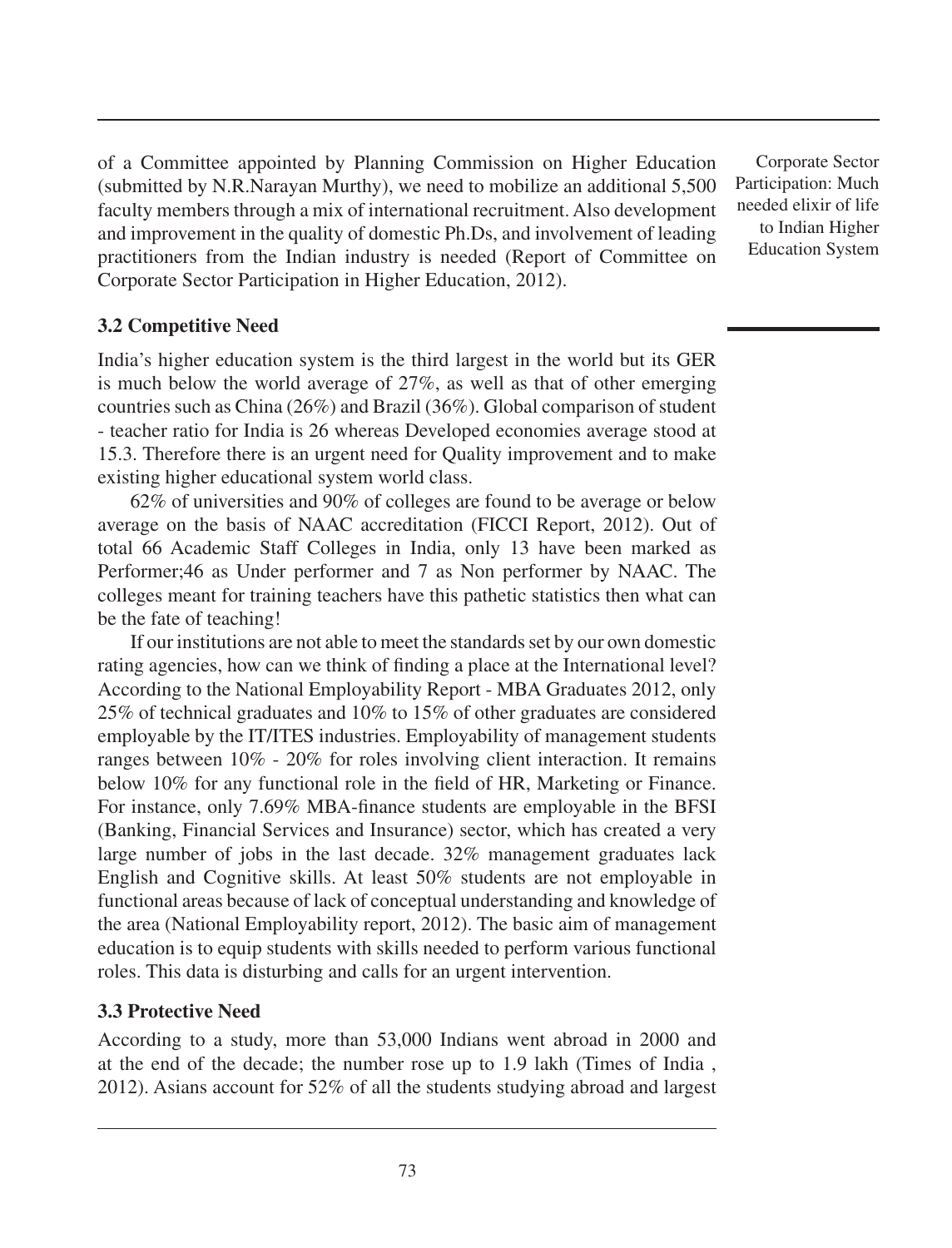Jain, P. Sikka, P. number of students are from China, India and Korea. (OECD, 2012). Because of limited count of seats due to reservation policy, expensive and unregulated management quota seats and exorbitant cost associated with quality education in India, a larger number of students prefer and find it easy to get a seat and have an experience of studying abroad.

But many untoward incidents have happened with Indian students studying abroad due to their falling prey to fake universities and colleges. Government is considering formulating a policy to check the mushrooming growth of educational agents, who lure students to study abroad without proper verification of colleges. Recently, Union Minister of State for External Affairs, Preneet Kaur pointed out that there is no check on the 'study-abroad educational agents' in the country and the government will soon come out with a policy on this. This concerning statement came up on the sudden closure of a number of private colleges in Australia which left many Indian students baffled. Around 2,000 agents have been working in Punjab alone and they have taken e-visa facility from colleges in Australia and other countries.

Not only at the international level that our students need to be protected but in India itself career of students is shot by fake universities and colleges. Recently, MHRD (Ministry of Human Resource and Development) had considered derecognize as many as 44 deemed universities. These 44 deemed universities have on roll 1,19,363 students at the undergraduate and postgraduate levels. In addition, there are 2,124 students pursuing research at MPhil and PhD levels and another estimated 74,808 students pursuing distance education programmes (Times of India, 2010). Hence, to avoid brain drain and to protect our young generation indigenously and internationally, recognized, regulated and quality institutions are the need of the hour.

### **IV. Elevating Indian Higher Education Sector with Corporate Leverage**

With several competing demands on public funding, the job of meeting the escalating demands in the higher education sector will have to be partly shouldered by the corporate sector. To a large extent, corporatization will bring the required financial investment. Implementation of new Companies Bill will require these big giants to compulsorily contribute at least 2% of their profits for CSR. Though, even if entire 2% is dedicated to education itself (which is not a compulsion), it will not cover the gap fully but certainly reduce it. 2% would be just a minimum mandate (India education review, 2013). There are companies in record who have been contributing to this noble cause even beyond this rate. Govt. must recognize and motivate such companies and encourage many others to come to the front and take this challenge. But for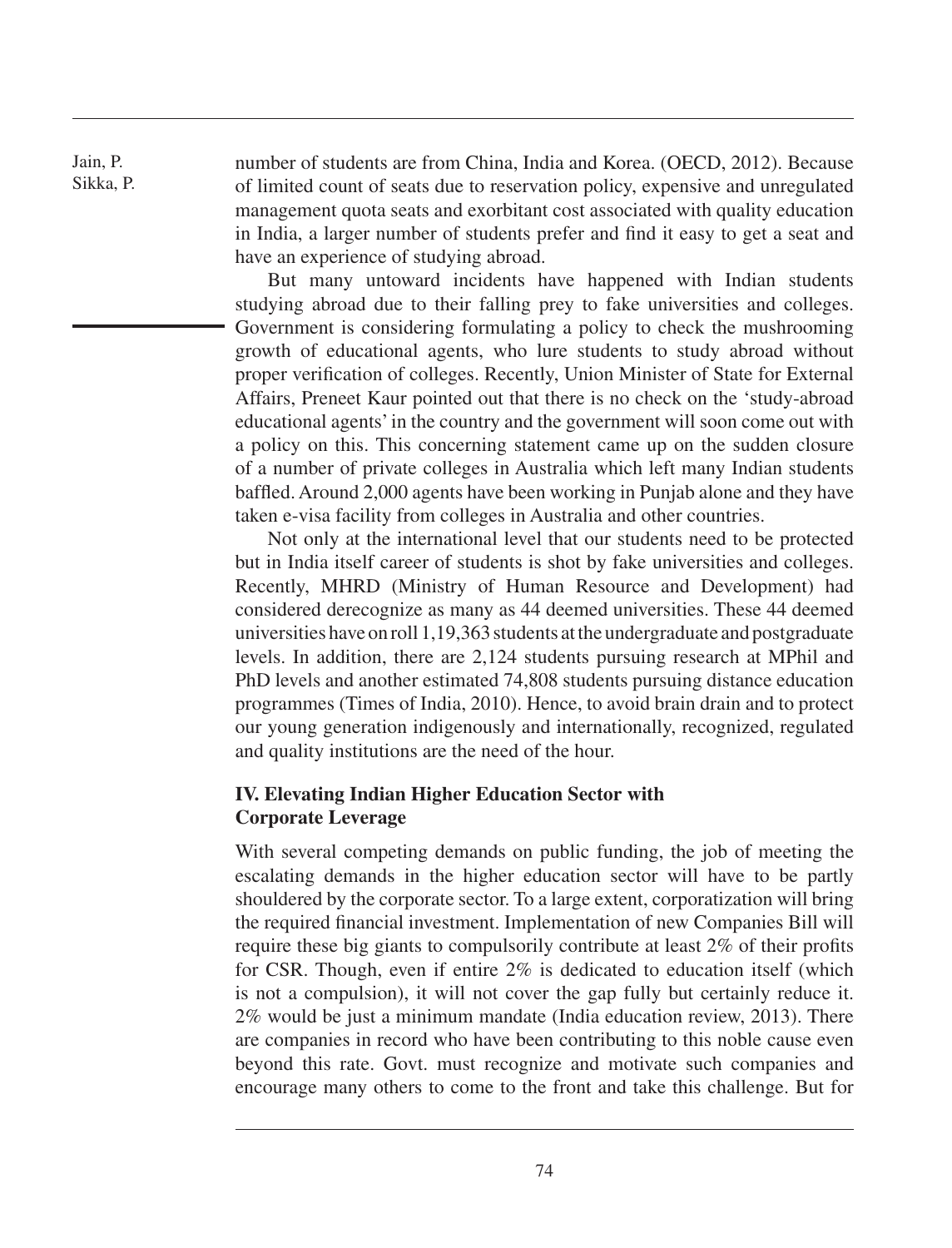those, who don't want to run educational institutions as mere CSR endeveour, Govt. should still embrace those who want to run on Profit basis. Infact, tax incentives and awards should be given to them to appreciate their endeavour. Government should provide autonomy to corporate - run institutions so that they are able to pursue their objectives and mission of imparting pragmatic education. It was autonomy that helped IIM-A reach pinnacle in the management education of India (Panday, 2004).

According to Abraham Maslow's Need hierarchy theory of motivation, a person strives to satisfy his higher needs of status and self actualization. These Indian titans will always remain sensitive towards their status. Hence, to maintain their standard they will run colleges as carefully as possible because their name and goodwill is associated with it. They have earned not only huge profits but their name too because of adherence to discipline, systems and policies. Similarly that professionalism will percolate down to the lowest level in the educational structures too. "A lot of corporates with deep pockets have entered the education space in the past few years, giving a further boost to a sector which was already hot. With huge investments, they want good people to run such units. The sector is growing at a compounded annual rate of 16.5% during FY05-FY12, and is estimated to be a 341,180-crore market. It will grow to 602,410 crore by FY15 due to demand for quality education" according to India Ratings, a Fitch Group Company (Economic times, 2013). More recently, as per the recommendation of committee constituted by Planning Commission on corporate sector participation in higher education (2012), corporations can collaborate with the academia in several ways, with varying fund requirement. Corporate sector can play a pivotal role in the betterment of present scenario and also meeting the future aspirations. Hence, corporate sector can be invited to this arena more rigoursly as this venture will fetch them not only goodwill but good employees and financial returns as well.

### **4.1 Five forms by which Corporate Sector can participate**

The above discussion so far has brought to spotlight the need to revamp higher education sector. Certainly panacea to all the problems is the corporate participation**.** It can act as elixir of life to higher education sector. We have in this paper suggested five ways by which Corporate Sector can participate (Flowchart 1).

### **1. Institutions run independently by a Company**

Big industrialists can open and run independent institutions; whose governance will be entirely controlled by them. Financial as well as professional investment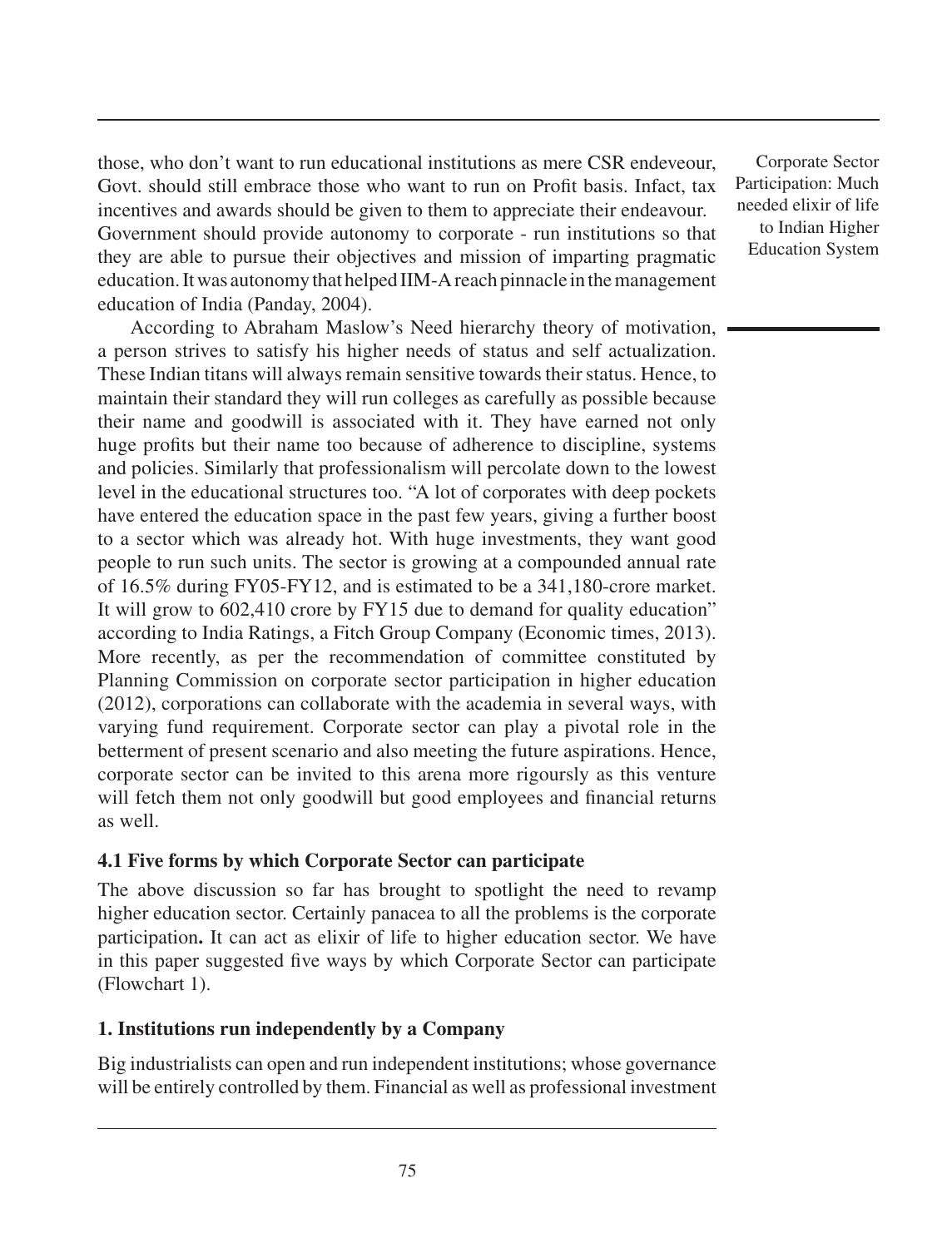Jain, P. Sikka, P. all will flow from that company. The company may run these institutes by constituting a trust to govern and monitor the functioning of such institutes.

### *Case Example*

#### **Sri Aurobindo College of Commerce and management, Ludhiana, Punjab**

*This college, affiliated to Panjab University, Chandigarh, is run by textile conglomerate Vardhman Textiles limited led by Padma Bhushan S.P.Oswal. This college though new but has created landmarks in the short time span of nine years by bagging positions in academics as well as other frontiers ranging from Panjab University level to National level. SACCM offers its students the very best in terms of infrastructure and resources. The learning environment of the college is challenging and requires disciplined conduct from the students and teachers. The teaching learning pedagogy is a blend of conceptual and experiential learning. Lectures are supplemented with Case Studies, Management Games, Role Plays, Presentations, Practical Assignments, Group exercises, Team Projects, Personal Skill Workshops and Industrial Visits. The faculty uses innovative teaching methods synergizing their research knowledge and corporate experience to train the student on professional lines.*

*Source: www.saccm.in.*

Similarly, many other colleges, which are marching forward towards newer heights, are run by business houses (may be through creation of a trust) like Birla, Hero, Wipro, TATA etc.

#### **2. As consortium of leading companies**

New institutions can be opened, if not alone, then by consortium of leading industrialists. The members of the group will have representation on the governing board like the one of School of Inspired Leadership (SOIL).

#### **Case Example**

### **School of Inspired Leadership (SOIL)**

*The School of Inspired Leadership (SOIL), founded in 2009, offers postgraduate management courses and executive education programmes. It has been cocreated by a group of leading companies from across industry verticals like Nokia, Maruti, Dabur, Infosys, Asian Paints and L&T. SOIL, which has 32 industry practitioners on it, has on record a placement percentage of 96% with an average salary of 0.65 million–0.85 million (FICCI Report, 2012). It*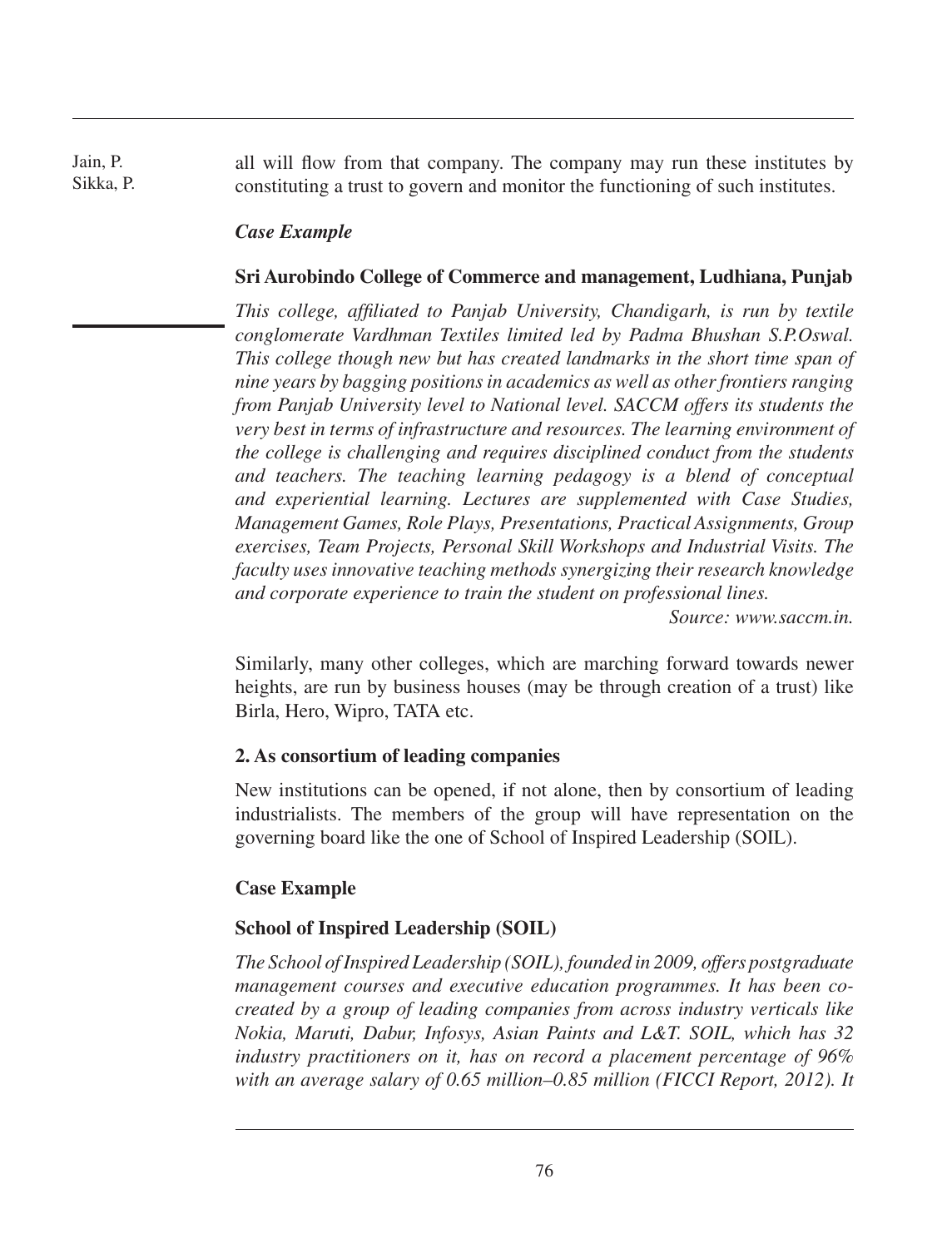*is a private business school located in Gurgaon. Anil Sachdeva, founder, also serves on the Board of Deepak Fertilizers and Petrochemicals Corporation Limited and Global Advisory Board of Schneider Electric. He also had been the Chair of the CII National Committee on Leadership Development for the year 2011-12. The background speaks of the professional governance.*

Corporate Sector Participation: Much needed elixir of life to Indian Higher Education System

*Source: www. Soilindia.net*

#### **3. Through PPP mode**

Amongst various alternatives of PPP model put forward by govt., the authors prefer two alternatives: *Reverse Outsourcing Model* wherein Government invests in infrastructure and the private sector takes the responsibility of operation and management. The other can be *Equity/Hybrid Model* wherein Investment in infrastructure is shared between government and private sector while operation and management is vested with the private sector.

Like in the case of newly proposed IITs, land for the purpose would be made available free of cost by state governments concerned. An IIT would be established at a capital cost of Rs.128 crore each to be contributed in ratio of 50:35:15 by centre, state and industry partner respectively. On entry of corporate sector in technical education, AICTE has allowed public/private limited company with 100 crore turnover for last three years to establish a new technical institution in engineering and technology, pharmacy, architecture and town planning, hotel management and catering technology (Times of India, 2012). PPP mode brings finance and governance to higher education by the partnership of government and corporate sector.

The above three modes can run traditional courses, professional or vocational courses as affiliated institutes or independent ones. For vocational institutes, it is hereby proposed to set up region- specific industry- linked vocational institutes**.** Government should allow corporate sector to impart teaching and training in vocational areas in a contemporary manner so that students are industry ready when they come out of such institutes. Concentration of a particular type of industry in a region should be considered while designing a course structure and curriculum content of an institute of that area. The result will be proximity - based synergy of co-location of companies and education (skill) providers ( OECD, 2009).

This will help easy accessibility for students on one hand and supply of local employees to industry located in that area on the other. National Skill Development Corporation (NSDC) plans to develop 500 million skilled people by 2022 (Anjum and Tiwari, 2012). Following examples can help achieve the target.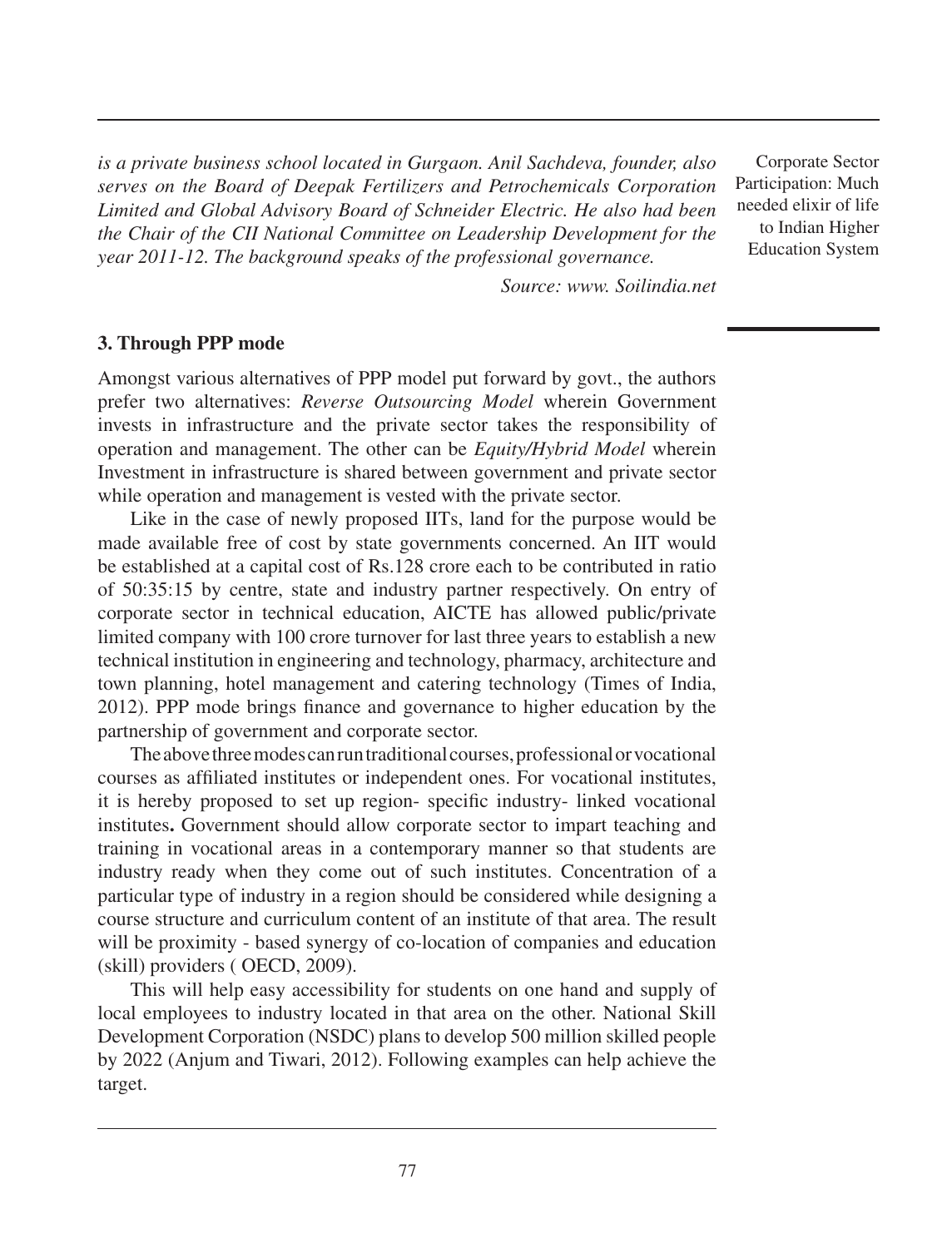Ludhiana is a hub of textile and hosiery manufacturing units. Hence, students, if are equipped with skills in the related process, will be industry ready, soon after they come out of these courses. Similarly, sports goods manufacture related courses can be run by the Corporate established educational institutes in Jalandhar (Punjab) so that students get easily assimilated in the industry without having to leave their home town and family. Though there are institutes imparting vocational education but the techniques are outdated and students have to have their hands on obsolete technologies. If such institutes have corporate representation on board, updation and relevance becomes easier. Problem of unemployability can be curbed.

Likewise, Indian Diamond Institute in Surat (hub of diamond business) is sponsored by Ministry of Commerce and Industry. Government of Gujarat has long back rated IDI as a "Centre of Excellence". Establishing vocational institutes which focus more on local industry related faculties will help companies in procuring required skilled personnel from the local market itself. Availability of workforce which is equipped with the latest knowhow will reduce the cost of training as well. Curriculum of such courses can be decided mutually by UGC and industry. Govt. may give them some incentives of tax exemption or grants in aid if they continue to do well.

#### **4. For upgradation of existing 'C' grade colleges**

Apart from opening new institutions, a group of industrial luminaries be created who will look after the revival and upgrading of existing colleges with grade "C" as per NAAC rating. Even UGC had abandoned various colleges by describing them as academically non-viable and ineligible for assistance (Azad and Chandra, 2008).

Therefore, just like Board for Industrial and Financial Reconstruction which was created by Govt. to revive sick industrial units, similarly a group of industrialists can be created to revive these colleges. These colleges can approach this group of intellects and ask voluntarily for revival. Or like Village adoption programme, College adoption programme be taken by a company as CSR endeavour (If it itself is not running a competitive college). For few years, college administration can be taken over by these companies. Observers can be appointed by a company (or group of companies) to monitor the discipline on part of teachers and students and ensure the compliance. If the reason is poor teaching pedagogies then also these companies can act as facilitators. In addition to arranging of workshops, making other arrangements for teachers to upgrade themselves and where ever possible allow Industry – academia interface to operate smoothly and more vigoursly. Financial needs of the college during the recovery phase can be looked after more by UGC or MHRD

Jain, P. Sikka, P.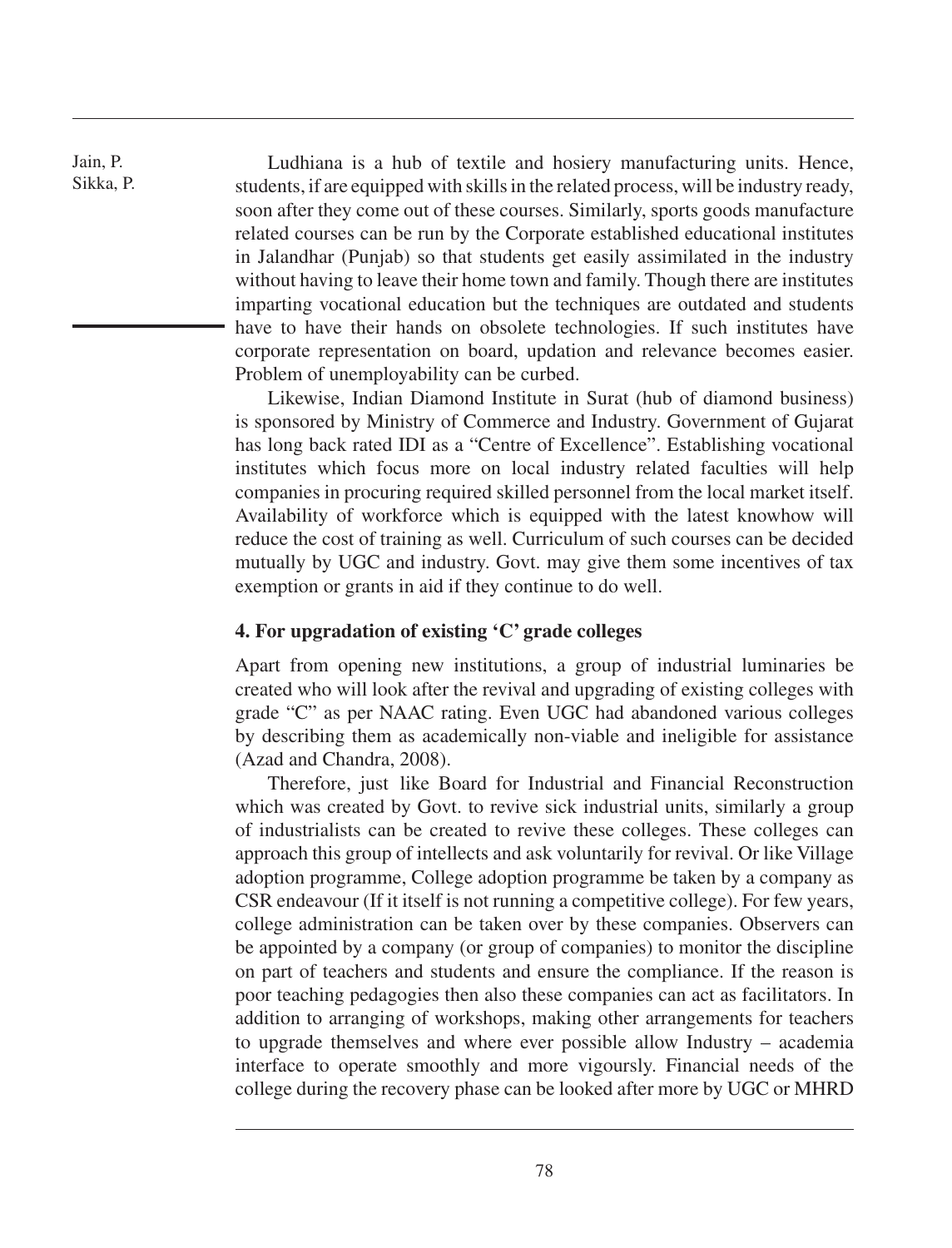and partially from corporate as well. As 374 districts have been identified as educationally backward in terms of GER, so initially consortium can start operating in these states.

### **5. Other modes can be**

### • **Strengthening Industry – Academia interface**

Companies should fix employees to look after students who come for projects or trainings. Inclusion of guiding of students for projects or giving guest/extension lectures in their (employees') work profile is a must to create accountability. Employees normally feel it as an extra burden as no recognition is given for their efforts and they find it as interference in their routine. But if job description includes this then work can be assigned accordingly.

### • **Developing Faculty**

Especially in management and technical institutes, teachers must be allowed to approach industry and seek guidance on the practical implication/ application of theoretical concepts that they teach in class rooms. Teachers should be allowed to come to the company's campus and pursue a project. Again as a case example, Sri Aurobindo College has a formal programme wherein teachers go to Vardhman Units and pursue a project where they study the practical application of theoretical concepts that they teach in classrooms.

### • **Participation from SMEs: Merit and Need based scholarship**

Apart from reduced fees (govt. colleges) and loan facility, scholarships must form an important agenda in the list of Education governing bodies. According to NSSO 62nd round (2007-08) estimated that 21% of the persons had cited financial constraints as reasons for not pursuing education beyond secondary class. Therefore, merit and need based Scholarships should be given. In addition to big companies, mediumand small scale industry can also contribute for the cause.

### **Case Example**

### **Massachusetts Institute of Technology (MIT)**

*MIT has been ranked number one on QS World University Rankings 2012. There are 4,232 undergraduate students studying at the institute. Estimated fees for undergraduate courses for 2012— 13 amounted to \$57,010 per annum. Through its need-based education financial aid services, the institute ensures that no deserving student is denied admission due to lack of funds. For the*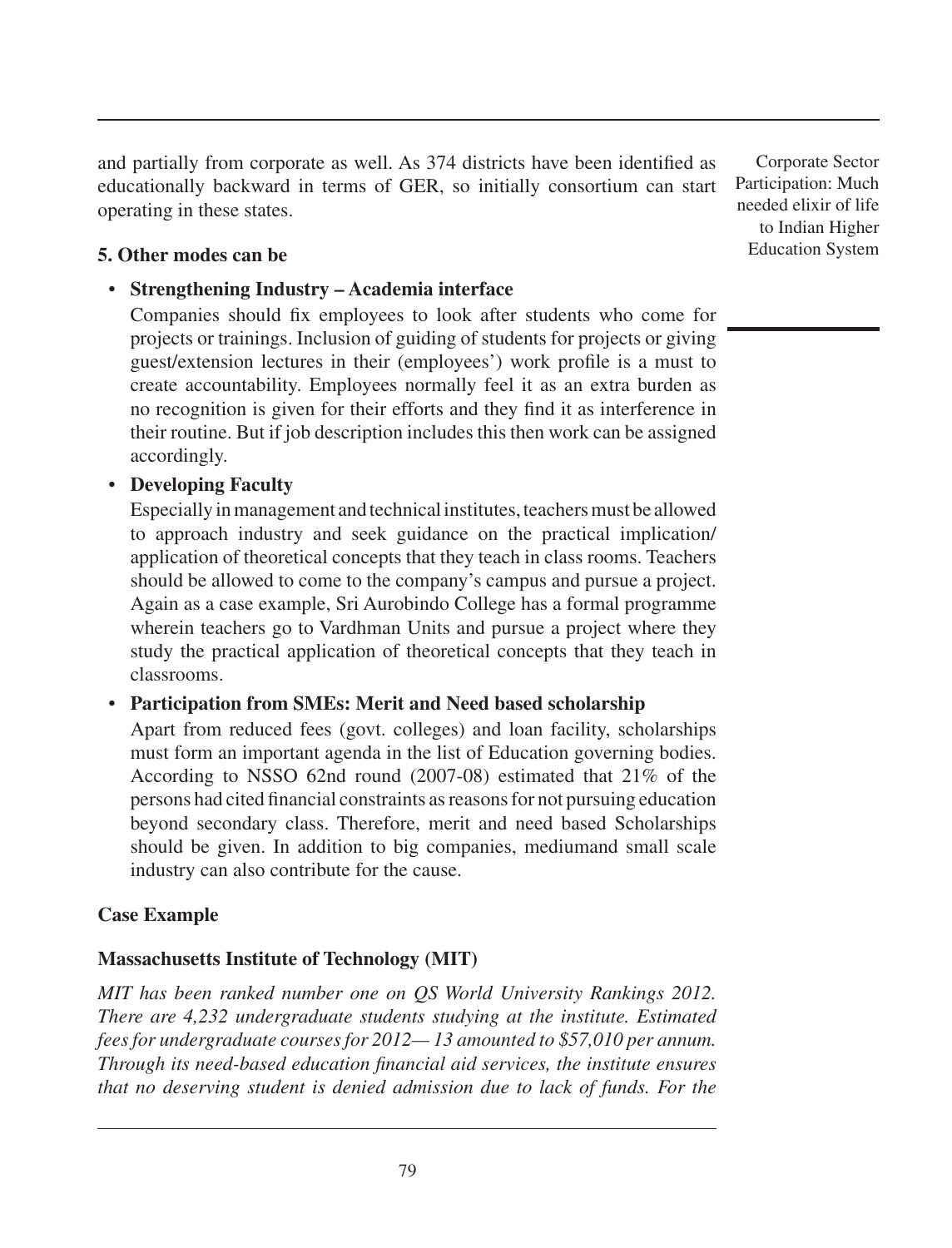Jain, P. Sikka, P. *academic year 2011—12: around 74% of undergraduates were either awarded a merit-based or need-based scholarship. Also around 41% of undergraduates had student loan debt (average debt —\$20,800) at graduation.*

*Source: FICCI Report, 2012*

**lectures**

#### • **Member of development Council of Universities/ UGC**

Industry must have a representation in the committee / Council of govt. responsible for designing of curriculum and other teaching – learning processes. Since, majority of students, directly or indirectly, are going to cater to industry hence, it becomes imperative that corporate sector's participation is there in these activities.

From all the discussion we find that the need for corporate intervention is mainly for two reasons: required financial investment which perhaps our government may not be able to pool in and secondly, professional governance (See Matrix: 1) as many institutions in the past have revealed better results which have a corporate culture and rules compliant machinery.

#### **CORPORATE PROFESSIONAL GOVERNANCE COMPLETE PARTIAL CORPORATE FINANCAL INVESTMENT COMPLETE • Independent institutions • Consortium mode • Scholarships • Financial assistance for Projects PARTIAL • Revival of sick or 'C' grade colleges • Public Private Partnership mode • Other modes-Interface, Research Projects, Extension**

### **MATRIX 1: CORPORATE GOVERNANCE – FINANCIAL INVESTMENT MATRIX**

### **CONCLUSION**

The issues in higher education are complex and hence a lot of brain storming and well-built action is needed. Over the past few years, India's higher education sector has witnessed tremendous growth yet problems of low GER, lack of world level quality, shortage of faculty, deficient infrastructure, unemployable graduates etc still persist. Corporate sector must plunge in to cover the gap of resources and governance which perhaps government may be unable to bring.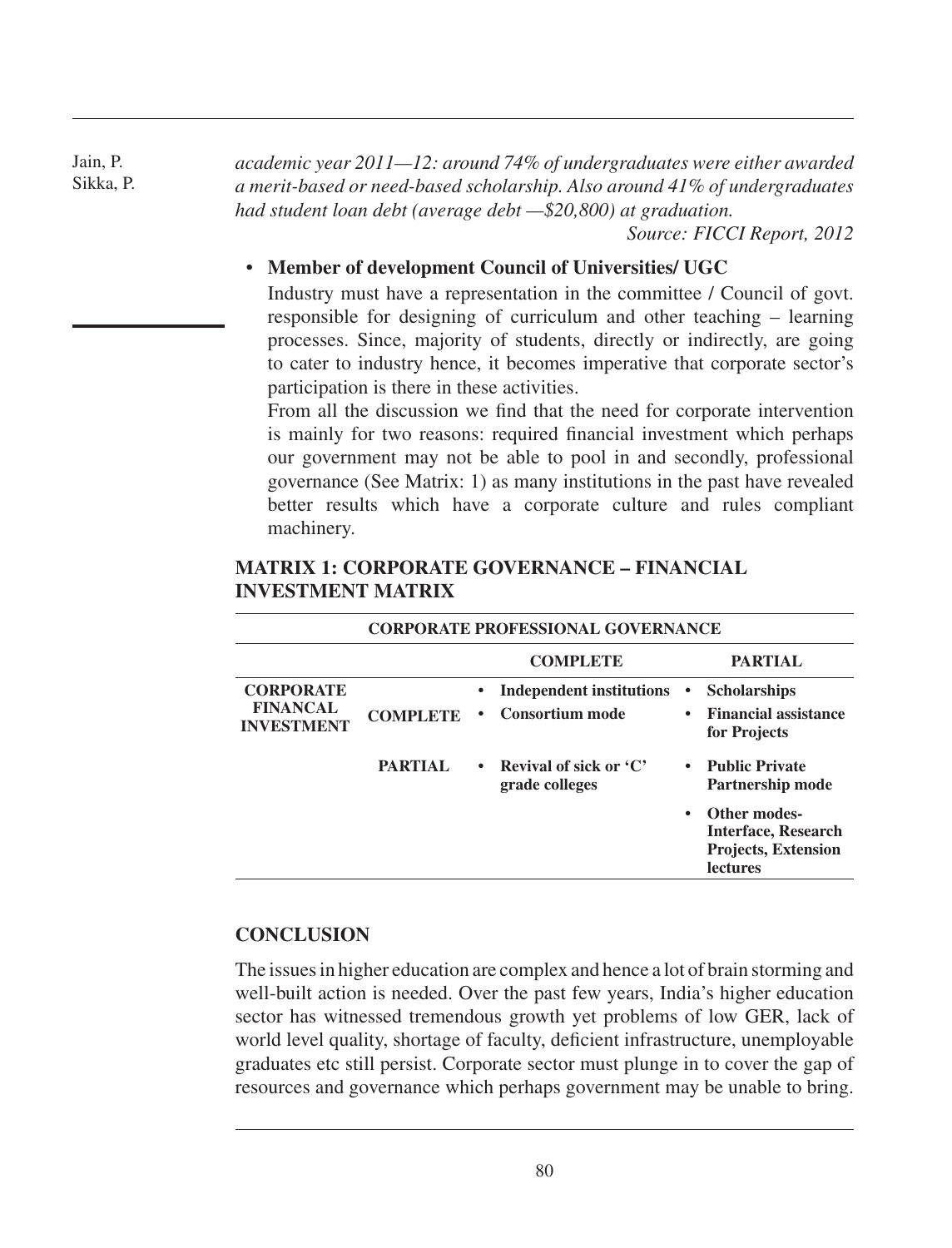Country needs an education system that can deliver quality in terms of a skilled and industry-ready workforce, and help listing ourselves amongst premier institutes of the globe. Indian higher education needs to grow quantitatively and qualitatively. The corporate sector can be expected to play an instrumental role in achieving these outcomes through the creation of state- of- art infrastructure and competent faculty working with professional approach. The present paper has made a modest attempt to provide insights through five way corporate participation model on how to successfully create quality institutions, and thereby accelerate the process of development of higher education in India. Professional and pragmatic outlook of education can put Indian economy on a trajectory of ever rising heights.

#### **References**

- Aggarwal, P. ( 2006) "Higher education in India: the need for change", Working paper no. 180, Indian council for research on international economic relations.
- Anjum, B. and Tiwari R. (2012), "An exploratory study of supply side issues in Indian higher education" Asia Pacific Journal of Marketing and Management Review, Vol.1, Issue1, September 2012.
- Azad and chandra( 2008) "Financing and management of higher education in India: the Role of the private sector" Gyan Publishing House, pp. 13
- Economic times (2013), "Educational institutes like Amity university and NIIT university tap staffing firms", Dated: April 2, 2013
- Economist Intelligence Unit Report ( 2009), "Global education 20/20: What role for the private sector?" Sponsored by Cisco Economist Intelligence Unit Limited 2009
- Gupta, D and Gupta N (2012),"Higher Education in India: Structure, Statistics and Challenges, Journal of Education and Practice, Vol 3, No 2, 2012
- India education Review (2013) President calls private sector to shoulder higher education responsibility, News dated: April 25, 2013.
- National Employability report (2012), retrieved from www.aspiring mind.com
- OECD ( 2012)- Education at a glance 2012 : highlights, OECD Publishing, pp 24.
- OECD (2009) "Educational research and innovation higher education to 2030", Volume 2, OECD Publishing, pp 101.
- Pandey, I.M. ( 2004)"Governance of higher education institutions",Vikalpa, Volume 29, No 2, April - June 2004.
- FICCI Report (2012) "Higher Education in India: Twelfth Five Year Plan (2012-2017) and beyond", supported by - Planning Commission and E&Y.
- Report of Committee on Corporate Sector Participation in Higher Education (2012)
- Times of India (2010) -"44 deemed universities to be de-recognised by Govt", dated: Jan 19 2010.
- Times of India  $(2012) 256\%$  rise in Indian students going abroad in 10 years", dated: Sept 9 2012.